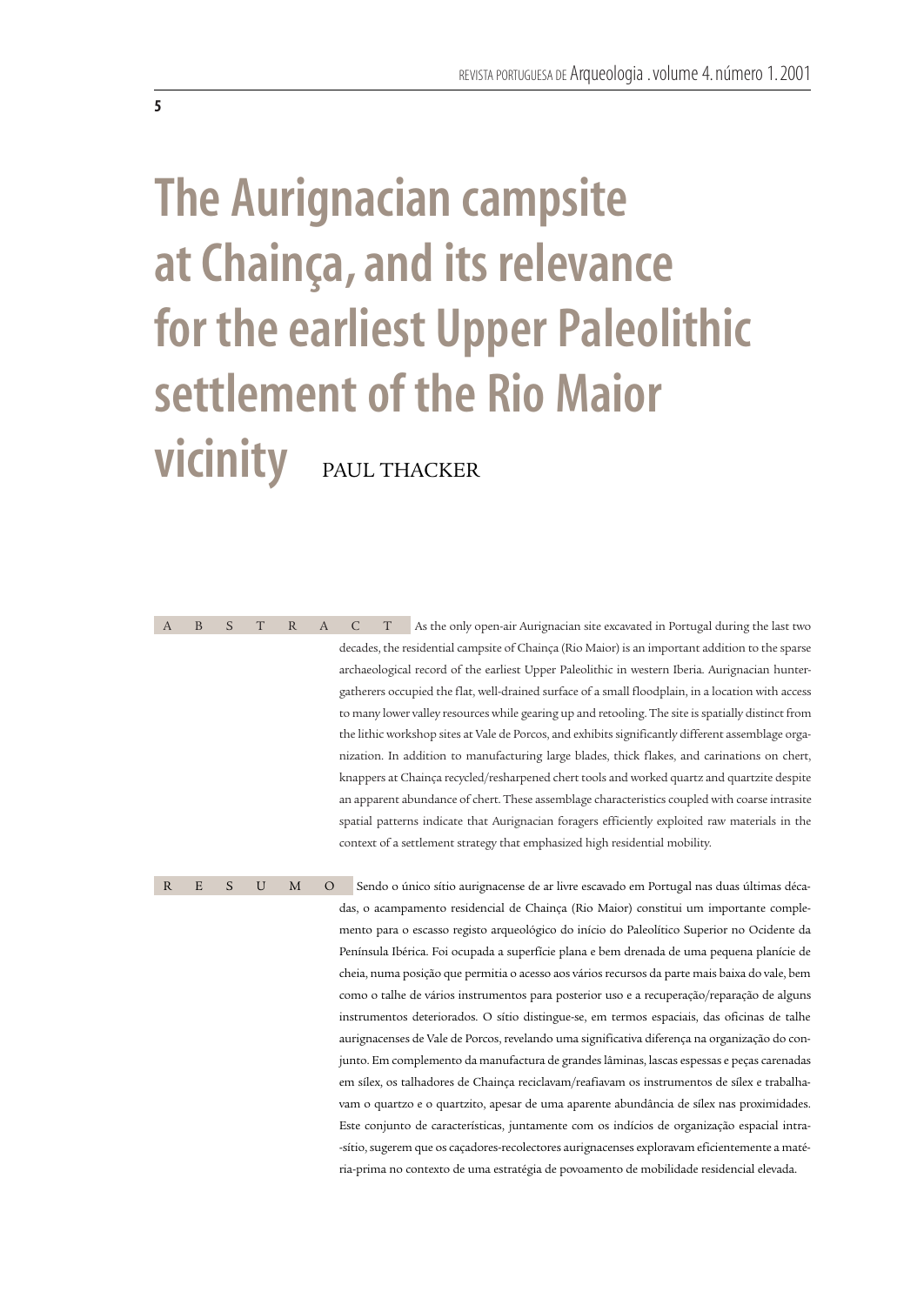The Upper Paleolithic site of Chainça, located approximately 850 meters southwest of the town of Azinheira (Rio Maior), was discovered in May of 1991 during a comprehensive archaeological survey of the Rio Maior drainage. The open-air locality was systematically sampled from 1991-1993 in order to assess the geological and archaeological context of artifact occurrences, and to obtain a large and representative lithic assemblage. Only five Aurignacian assemblages

are known from Portugal, the majority of which were excavated prior to 1970 (Zilhão, 1997). As the only open-air Aurignacian site discovered in Estremadura since 1953, Chainça provides significant insight for understanding the earliest Upper Paleolithic settlement of western Iberia.

# **Geology and depositional history**

The site of Chainça occupies a low depositional terrace on the east side of an intermittent stream that feeds the Rio Maior. In recent years, the streambed has been dry virtually year-round due to the lowered water table resulting from eucalyptus forestry and sand quarrying activities but, according to landowners, as recently as 16 years ago (1984) the stream flowed throughout the wet fall and winter months. During these periods of sustained rainfall, the water table of the drainage rose to intersect the bed of the stream, which was also fed by significant lateral interflow. Dissolved primary minerals flushed through the terrace sediments during interflow often precipitated on larger pebbles and artifacts, forming mineral concretions. These alluvial concretions were useful for determining that plow disturbed artifacts originated from the reddish yellow to strong brown terrace sediments. Fortunately for larger scale landform preservation concerns, the stream was probably intermittent or seasonal throughout the Late Pleistocene, with very little lateral cutting/filling or major geomorphologic change. Indeed, most landforms near Azinheira/Rio Maior have been relatively stable since the Early Upper Paleolithic, as evidenced by the numerous Gravettian sites recovered from surface or near surface contexts in the valley, with only the lower rea-

ches of the Rio Maior experiencing significant reworking of a sizable Holocene floodplain (Thacker, 1996a).

The cultural occupation level at Chainça is located between 4 and 12 centimeters below the top of reddish yellow silty sand sediments that comprise the Late Pleistocene terrace (T1). A generalized topographic cross section is displayed in Fig. 2. Vertical building of the terrace continued after Aurignacian occupation of the site, mostly through intermittent low energy over bank flooding. The low energy character of aggradations was

**Fig. 1** Aurignacian open-air sites in the Rio Maior vicinity.

**1** Vale de Porcos I (Heleno, 1952-1953); **2** Vale de Porcos II (GEPP, 1975); **3** Chainça (Thacker, 1991-1993); **4** Vascas (Heleno, 1952-1953).

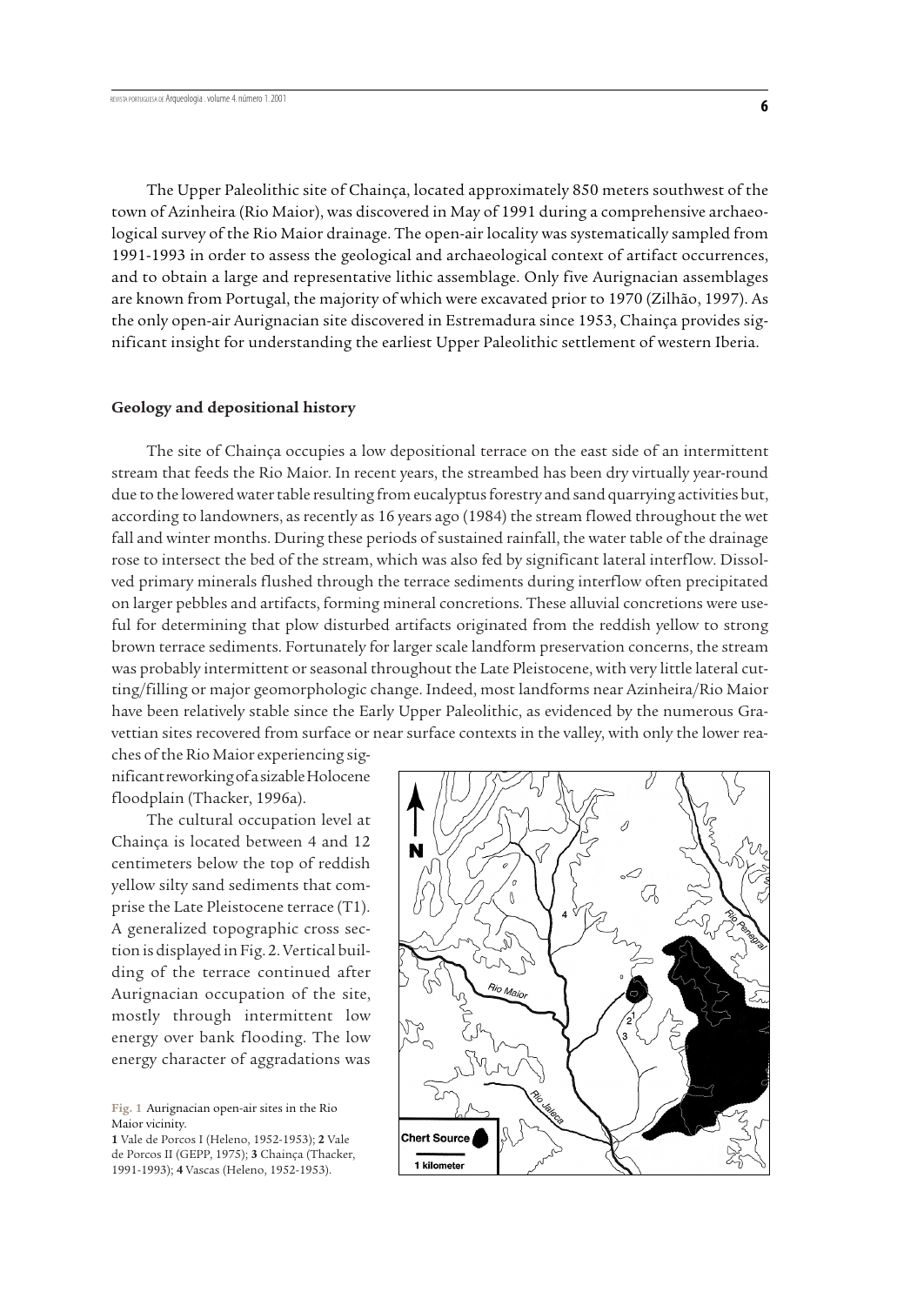confirmed through particle size and sorting data, and a lack of evidence for artifact size sorting: nearly half of the chert artifacts from Chainça have a diameter of less than 3 centimeters. The top of the terrace sediments was easily identified during fieldwork, as the interface with overlying colluvial and aeolian white sands was usually quite abrupt, except on the eastern limit of the terrace. The contact is generally conformable, given its level and consistent nature over an extensive area along the east margin of the stream. While it is possible that some minor scouring or erosion of the terrace's uppermost surface occurred, site burial continued through colluvial processes fairly soon after aggradations ceased. About 25 000 years ago, sheet wash from the hill slopes to the east of the site began depositing moderately sorted white sands on the terrace surface. Today almost a meter of white sands covers the cultural level along the eastern limit of the site, while virtually no sand sediments veneer the western edge or front of the terrace tread and riser.

Other post depositional processes impacting Chainça include a number of modern land use and earth-moving events. Based on aerial photographic evidence, the terrace was cleared for forestry and a new power line route about 1987. At this time the entire terrace was shallow-plowed to a depth of about 65 centimeters. During power line installation, several earthmoving vehicles excavated parts of the terrace and a small section of the site for tower construction. In late 1995 or early 1996, the land plots immediately adjacent to the power line were deep plowed (greater than a meter depth) for eucalyptus forestry. Several tons of the extracted pine stumps and roots were dumped on the power line right-of-way, capping most of the site and preventing further destruction as well as archaeological investigation.

Modern plowing's impact on the cultural level is indicated in Fig. 2, along with a cross sectional representation of artifact density. This graphic comparison facilitates assessment of the impact of modern disturbance processes on site spatial organization. Artifact densities decrease significantly in relationship to the degree of exposure of the terrace sediments. Two post depositional processes are responsible for the erosion of the front of the terrace tread and could be responsible for this artifact density pattern. First, plowing of the land plots was perpendicular to the stream, and largely obliterated the terrace tread/riser intersection. Second, occasional stream scouring of the western edge of the terrace (and sediments plowed into the modern floodplain) may have transported artifacts away from the site. Thus judging from the geological history of the site, the eastern portion of the campsite is least likely to exhibit assemblage pat-



**Fig. 2** Geological and Artifact Density Cross Section of Chainça (Rio Maior).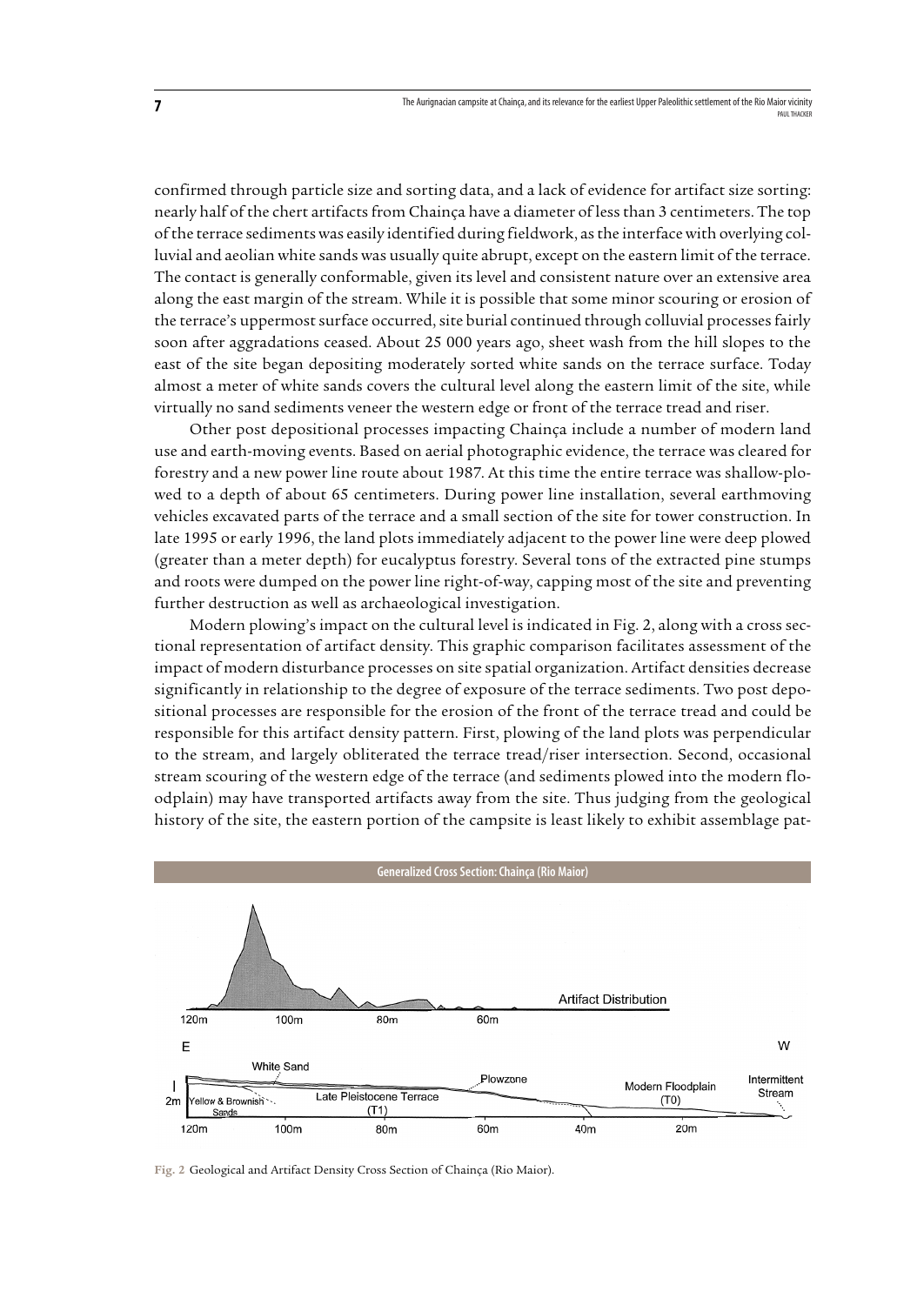terning significantly altered through post-depositional processes. Artifact analysis, however, demonstrates that even the western concentration retains coarse spatial integrity.

Chainça's complex depositional history reveals that human hunter-gatherers occupied the flat, well-drained surface of a small floodplain, in a location with access to many lower valley resources. Cobbles of high quality Rio Maior chert could have been procured about 400 meters upstream, where the narrowing stream channel eroded chert-bearing gravel deposits of the Azinheira ridge. Perhaps more than coincidentally, the Aurignacian lithic workshop site of Vale de Porcos is located directly upstream on the margin of the chert deposit nearest to Chainça. There is general agreement among paleoenvironmental reconstructions for the Early Upper Paleolithic in Portugal that some temperate arboreal species were present in the sheltered lower valleys of Estremadura even during the Last Glacial Maximum (Almeida, 2000; Bicho, 1993; Cardoso, 1997; Marks et al., 1994; Straus, 1991, 1997, 1999; Thacker, 1996a; Zilhão, 1997). It is possible but, at present, only speculative that biotic and water resources in the immediate vicinity of Chainça made the specific location particularly attractive within the landscape context of the lower Rio Maior valley.

#### **Archaeological research design and methodology**

Given the disturbed nature of the terrace deposits at Chainça, archaeological fieldwork focused on two primary objectives: locating any in situ archaeological deposits for comprehensive excavation/radiometric dating and obtaining a large and representative artifact assemblage. Both of these objectives necessitate a detailed understanding of post-depositional processes across the entire areal extent of the site.

Gridded systematic surface collections of the site yielded over 735 lithic artifacts (see Table 1), with the average artifact density of the present surface displayed in Figure 3. Several subsurface testing methods verified that surface artifact occurrence is representative of the horizontal extent of the site. Plowing disturbance was evident in several one-meter test excavation units on the site, thus a series of over 70 systematic shovel tests were excavated across the site, in areas of high and low surface artifact density. Shovel testing has been proven highly effective for sampling in plow zone contexts (Dancey, 1981; Shott, 1985; Hester et al.,1997), and in the case of Chainça, tests were completed to varying depths depending on the burial of the terrace surface. Finally a series of sand auger cores were completed on the hill slope to the east of the site, as well as parallel to the stream along the terrace (Stein, 1986; Schuldenrein, 1991; Waugh, 2000). These auger tests, along with three-meter interval systematic surface survey of the deep plowed plots to the north and south established that Chainça is not part of a large palimpsest, but is limited to the area illustrated in Figure 3. All excavated sediment was sieved through 2-millimeter screens, providing a useful check of the collection biases affecting the surface assemblages.



**Fig. 3** Surface Artifact Density and Subsurface Sampling at Chainça (Rio Maior).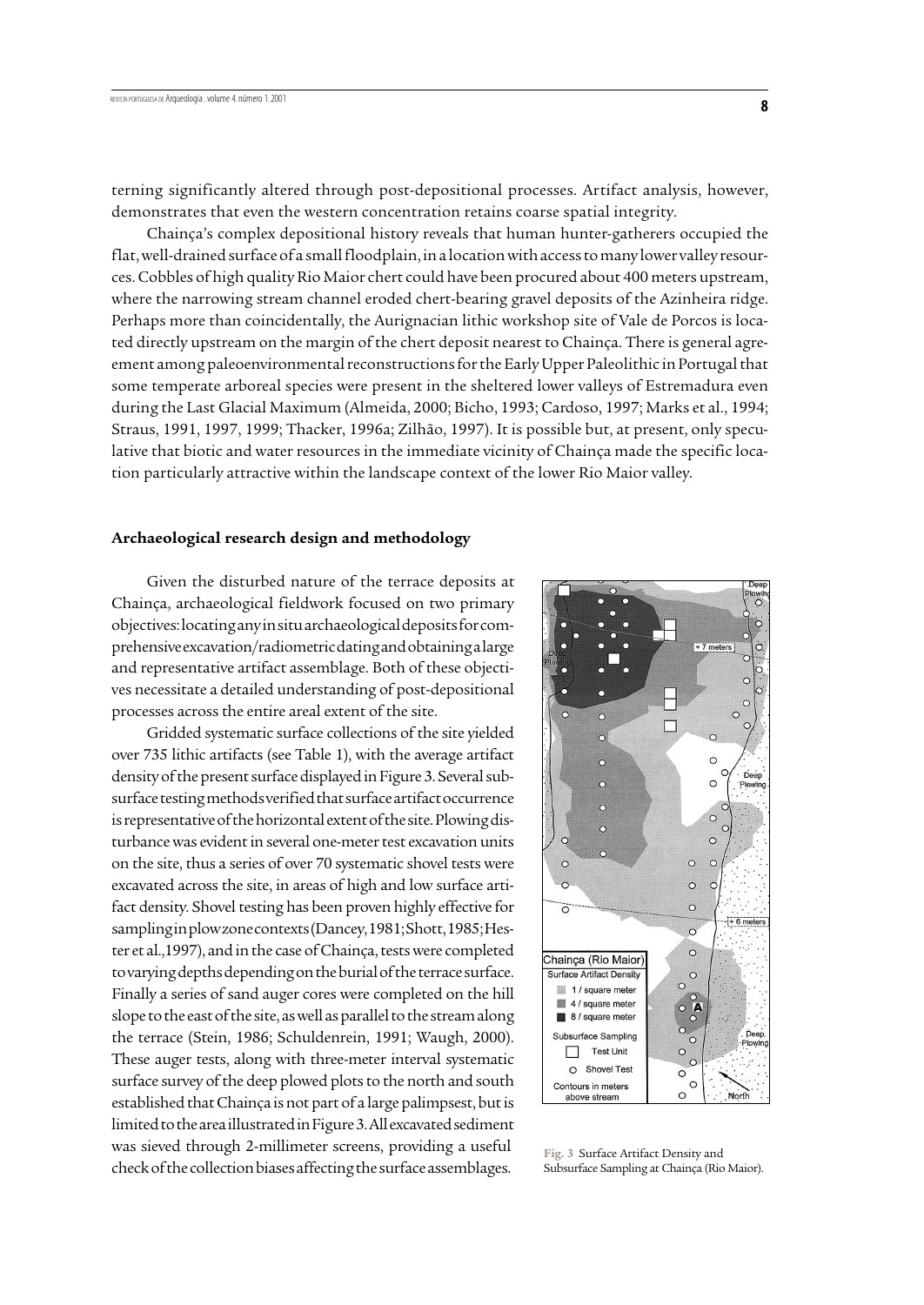| TABLE 1 - Lithic Artifact Assemblage from Chainça (Rio Maior) |                                      |                    |                                   |                |                    |                 |                  |                    |                |  |
|---------------------------------------------------------------|--------------------------------------|--------------------|-----------------------------------|----------------|--------------------|-----------------|------------------|--------------------|----------------|--|
|                                                               | <b>Systematic Surface Collection</b> |                    | <b>Test Excavation Assemblage</b> |                |                    |                 | Total Assemblage |                    |                |  |
| Lithic Artifact Class                                         |                                      | Chert Quartz Other |                                   |                | Chert Quartz Other |                 |                  | Chert Quartz Other |                |  |
| Debris and Fragments                                          |                                      |                    |                                   |                |                    |                 |                  |                    |                |  |
| Cortical                                                      | 77                                   | 2                  | $\mathbf{0}$                      | 92             | $\mathbf{0}$       | 1a              | 169              | $\overline{2}$     | $\mathbf{1}$   |  |
| Non-Cortical                                                  | 424                                  | 3                  | $\mathbf{0}$                      | 1107           | $\overline{9}$     | 10 <sub>b</sub> | 1531             | 12                 | 10             |  |
|                                                               |                                      |                    |                                   |                |                    |                 |                  |                    |                |  |
| Debitage                                                      |                                      |                    |                                   |                |                    |                 |                  |                    |                |  |
| Complete Cortical Flakes                                      | 74                                   | 6                  | 2a                                | 146            | $\Omega$           | 1a              | 220              | 6                  | 3              |  |
| Complete Non-Cortical Flakes                                  | 87                                   | $\mathbf{1}$       | 2c                                | 127            | 2                  | 2d              | 214              | 3                  | $\overline{4}$ |  |
| Complete Blades                                               | 11                                   | $\Omega$           | $\mathbf{0}$                      | 22             | $\mathbf{0}$       | 1a              | 33               | $\mathbf{0}$       | $\mathbf{1}$   |  |
| Complete Bladelets                                            | 17                                   | $\mathbf{0}$       | $\mathbf{0}$                      | 28             | $\mathbf{1}$       | 1a              | 45               | $\mathbf{1}$       | $\mathbf{1}$   |  |
|                                                               |                                      |                    |                                   |                |                    |                 |                  |                    |                |  |
| Cores                                                         | 5                                    | $\mathbf{1}$       | $\mathbf{0}$                      | $\overline{4}$ | $\mathbf{1}$       | 1a              | 9                | 2                  | $\mathbf{1}$   |  |
| Manufacturing/Rejuvenation Elements                           | $\overline{2}$                       | $\Omega$           | $\mathbf{0}$                      | 13             | $\mathbf{0}$       | $\mathbf{0}$    | 1.5              | $\overline{0}$     | $\mathbf{0}$   |  |
| (includes core tablets, fronts, and scraper resharpening)     |                                      |                    |                                   |                |                    |                 |                  |                    |                |  |
| Tools                                                         | 17                                   | 3                  | 2a                                | 37             | 2                  | 1a              | 54               | 5                  | $\overline{3}$ |  |
| <b>TOTAL</b>                                                  |                                      |                    |                                   |                |                    |                 | 2290             | 31                 | 24             |  |

*Notes*: a= all quartzite; b = 8 quartzite, 1 rock crystal, 1 basalt; c = 1 quartzite, 1chalcedony; d = 2 chalcedony.

Subsurface testing yielded a total of 1585 artifacts, distributed across the site in a density pattern statistically inseparable from the surface distributions. No evidence of *in situ* deposits was recovered at Chainça, although artifacts were predominately recovered from pockets of reddish yellow to strong brown sands rather than the unconsolidated white sands. While the single plowing event apparently disturbed the absolute position of artifacts, it is clear that the lithic assemblage from Chainça was deposited within the upper levels of the terrace. No prehistoric artifacts were recovered from the hill slope auger cores and less than one half of one percent of artifact edges exhibit rolling damage, observations that eliminate the likelihood of down slope movement of artifacts onto the terrace during the Early Upper Paleolithic.

Archaeological investigations at Chainça were thus a mixed success. Systematic surface collection coupled with subsurface testing obtained a large and representative artifact assemblage sufficient for chronological designation of the site and coarse-grained intra-site spatial analysis. The horizontal extent of fieldwork established that the campsite at Chainça is nearly 250 meters distant and distinct from the previously known sites at Vale de Porcos. Unfortunately, no *in situ* archaeological deposits or materials appropriate for absolute dating techniques were recovered during investigations at Chainça.

## **Aurignacian lithic technology and site function**

Given the depositional history of the site, artifact analysis at Chainça included assessing the evidence for post-depositional processes biasing the representativeness of the recovered assemblage. During technological and typological studies, observations on artifact size and edge damage due to rolling, plowing, or other transport process were recorded. Less than one percent of the lithic assemblage exhibits rounded or dull edges, and most of these pieces may have been weathered during the periodic saturation of terrace sediments rather than rolled through transport. About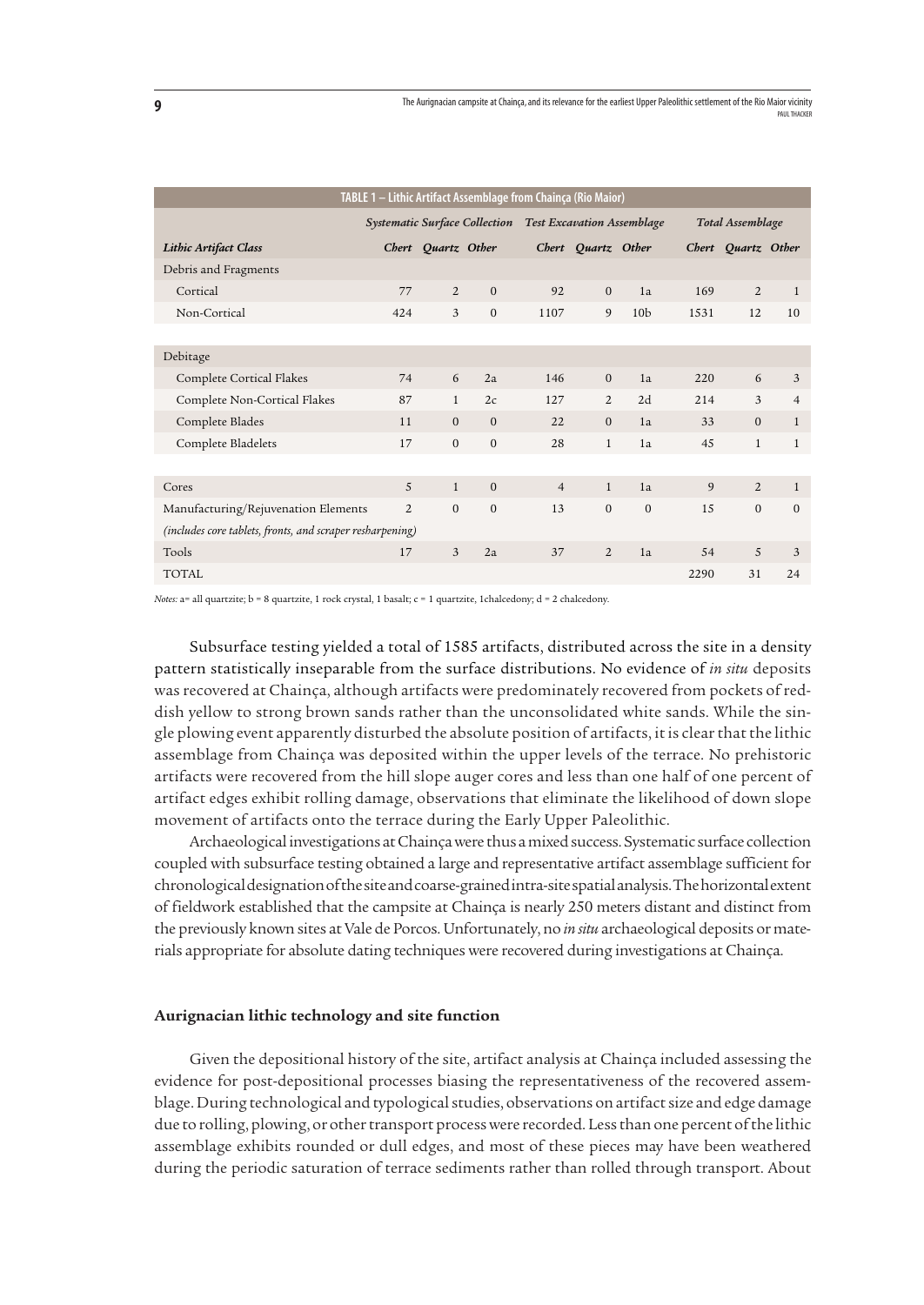

**Fig. 4** Lithic artifacts from Chainça (Rio Maior). **a** - abraded and facetted large blade platform; **b** - **e** twisted bladelets from carinated cores; **f** - multiple platform small flake core; **g** - carinated endscraper; **h** - atypical carinated endscraper; **i** endscraper on flake; **j**- atypical endscraper; **k** - sidescraper (on quartz); **l** - unguiform endscraper; **m** - burin on oblique truncation; **n** - multiple tool:sidescraper-perforator; **o** - multiple tool: perforator-endscraper Illustrations by Katherine Monigal.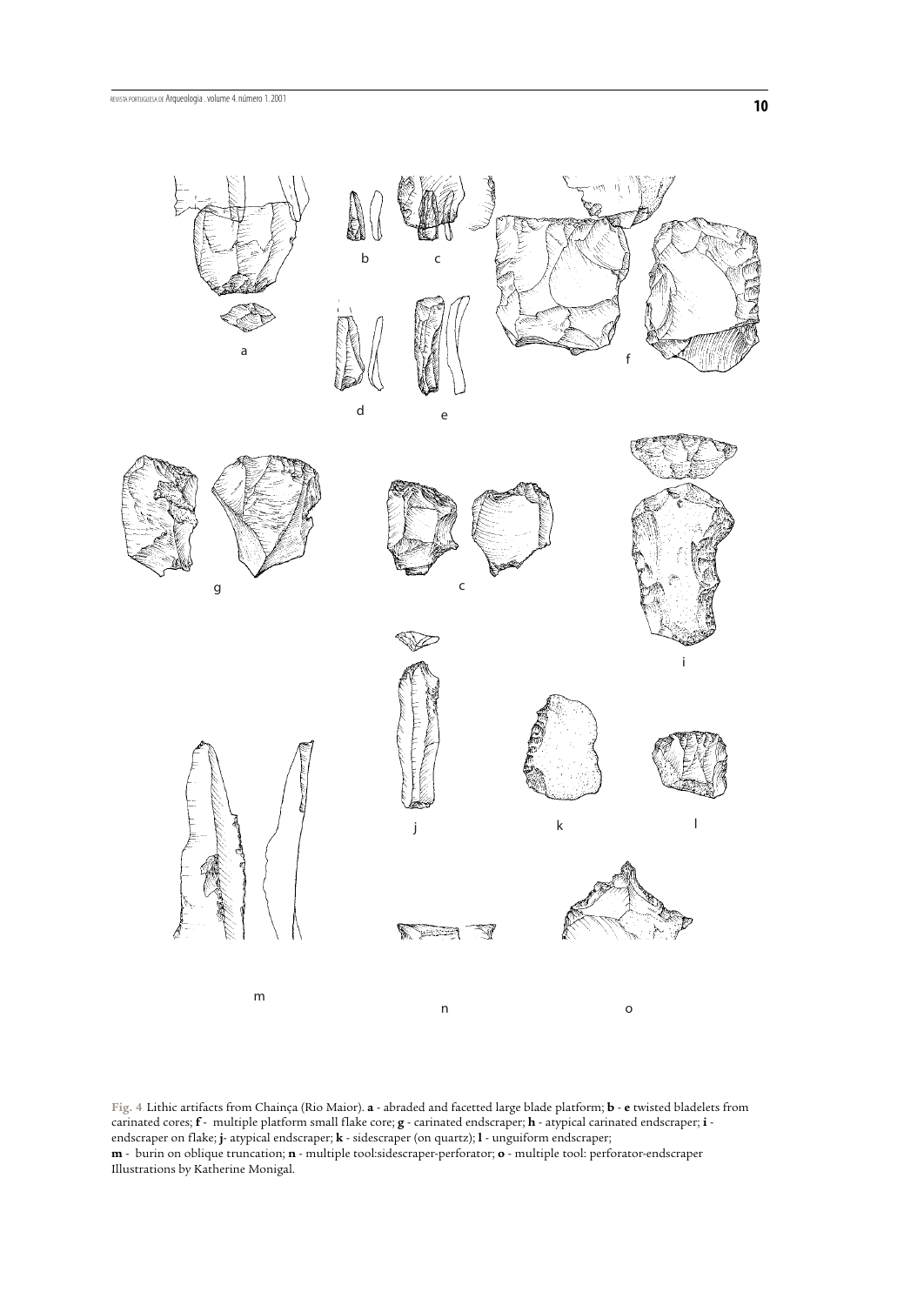8,7 percent of artifacts had illuvial concretions specked with manganese adhering to flaked surfaces, confirming field observations on the stratigraphic location of the occupation level.

Technological organization at Chainça centered on the production of large blades, twisted bladelets, and retouched tools on thick flakes and chunks. It is probably misleading to consider these separate reduction trajectories, as the assemblage evidences a concern for the conservation of raw material or, at least, a very efficient and flexible technological strategy. For example, retouched tools occur on cortical flakes and large fragments resulting from the preliminary preparation of large blade cores. Bladelet cores occur on identical thick flakes and chunks as those selected for retouch. The relative scarcity of formal cores at Chainça, an assemblage characteristic markedly different from Vale de Porcos, results from this intensive use of available lithic material for a variety of end products.

The large blade component distinguishes the Chainça assemblage as Aurignacian, as later Upper Paleolithic periods in Portugal do not exhibit the frequencies or formal dimensions of blades. As described in Table 1, the blade to flake ratio is nearly 1:7. Most of the recovered blades are broken, as whole blades were transported off site by the knappers. The blades discarded at Chainça averaged a length of 68,4 millimeters (+ 31,0 mm) and a width of 21,2 millimeters (+ 5,59 mm). Slightly more than a third of the blades exhibited faceted or dihedral platforms, with over half possessing a distinctive abraded platform front (see Figure 4.a). These size dimensions and platform preparations fall well within the range of variability described from Vale de Porcos by Zilhão (see Figure 4.7 and Table 4.8, 1997).

Retouched tools are mostly on thick flakes or fragments, with nearly 40% exhibiting inverse retouch. Endscrapers outnumber burins, particularly when carinations are considered scraping tools. Burins on truncation outnumber dihedral forms. Figure 4 also illustrates some carinated tools and cores from Chainça, and characteristic examples of twisted bladelets. As Almeida and others have shown, carination is not chronologically meaningful in the Portuguese Upper Paleolithic (Almeida, 2000, Marks and Almeida, 1996), especially in comparison to many other regions



of Europe (but see discussion in Blades, 1999). No complete Dufour bladelets were recovered, but at least one retouched fragment and an inversely retouched bladelet could be fragments of Dufour bladelets. No backing was identified in the assemblage, eliminating a Late Upper Paleolithic attribution for this bladelet component of the assemblage.

Almeida (2000) convincingly demonstrated that carinations were not desired tool forms and should be considered cores in the later Aurignacian V or Terminal Gravettian assemblages of Portuguese Estremadura. The assemblage at Chainça supports the carinations-as-cores hypothesis in that twisted bladelets were retouched and transported off site, but paradoxically some carinations show evidence of use. Further, several small pieces recovered from Chainça represent carinated scraper edge resharpening (see Figure 5). A total of eleven resharpening fragments were identified based on retouch form, edge angle, and edge damage that resulted from use prior to removal. These resharpening elements were usually struck from the same plane of removal as the retouch, in contrast to the core rejuvenation removals (tablets and fronts), which were remo-







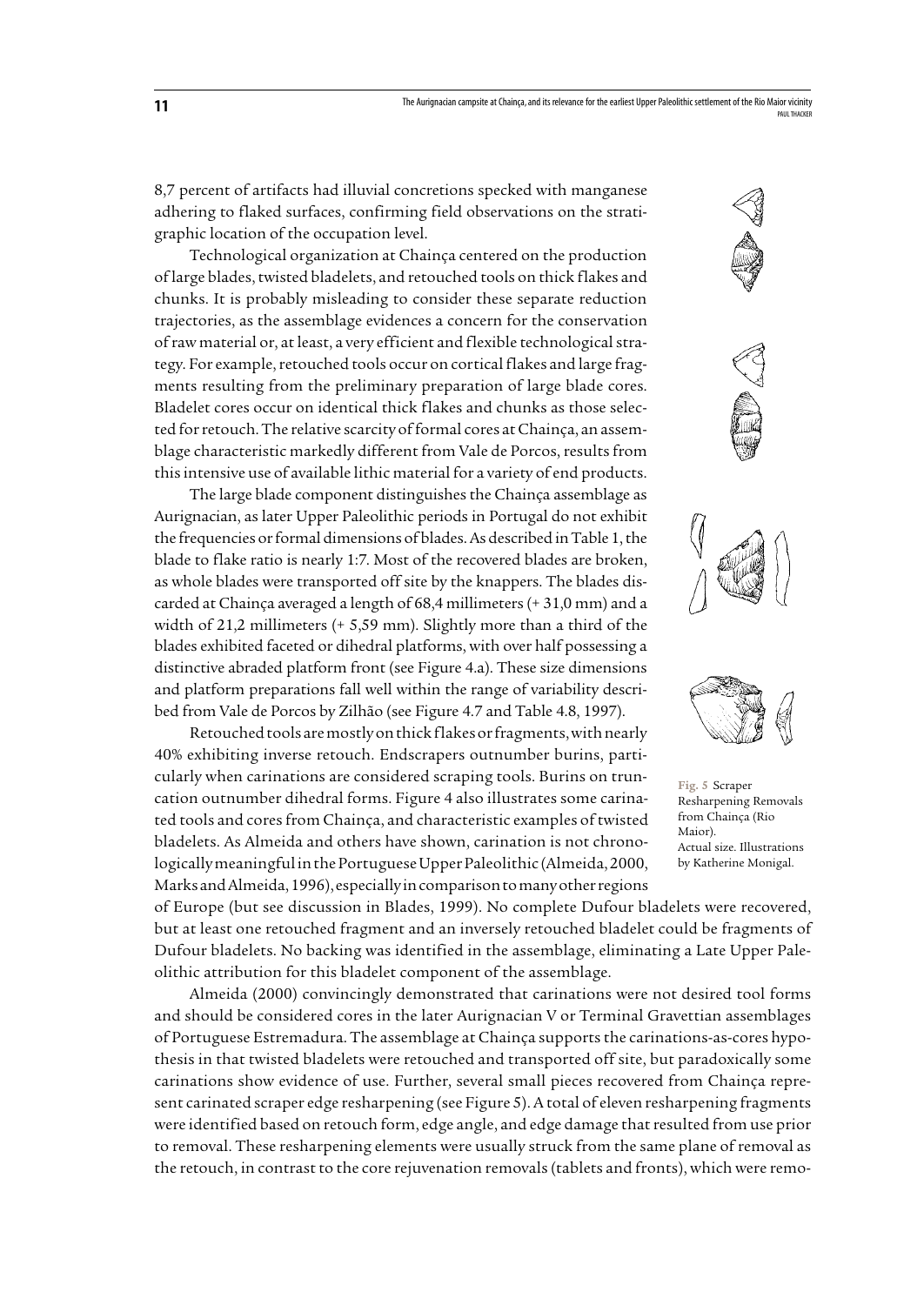ved laterally. In sum, carination at Chainça appears to be BOTH a reduction technique for producing bladelet blanks for retouch and a flexible tool form for scraping use.

Despite a plentiful supply of chert and extensive primary reduction of chert cobbles, the Chainça lithic assemblage contains retouched tools on quartz and quartzite. In addition, a number of chert tools were fashioned on cortical flakes or discarded after significant use lives, and resharpening debris from chert artifacts is evident. These observations are indications that Chainça was not only a workshop location for lithic core preforming and initial reduction (as Vale de Porcos appears to be), but that tools were used and discarded on site. Aurignacian technological organization was very flexible while efficiently reducing raw material, even when conservation of chert was not a geographic necessity. Given this evidence and current models of hunter-gatherer lithic strategies (for example, Kuhn, 1994, 1995), Chainça represents a shortterm residential campsite organized around gearing up and retooling activities, an interpretation confirmed by intrasite spatial patterning.

## **Intrasite spatial organization at Chainça**

Technological organization is not the only line of inquiry useful for interpreting the activities present at Chainça and characterizing site function. A number of preliminary intra-site spatial patterns complement assemblage analysis, and support the hypothesis that Chainça was more complex than a workshop site. Analysis of assemblage class distributions across the site yielded unexpected results given the geological reconstructions discussed above. The small density peak to on the western edge of the site (labeled "A" in Figure 3) was more exposed to plowing and erosional processes in comparison to the dense and presumably better preserved concentration to the east. The dense eastern scatter did contain relative concentrations of cores, tools, blades, and bladelets, along with three large burned cobbles (greater than 12 centimeters in diameter). These cobbles are certainly manuports given the geological context, and probably are remnants from a plow-disturbed hearth feature.

In contrast, the smaller western concentration ("A") contained a slightly higher (but statistically insignificant) number of bladelets, several core manufacturing/rejuvenation pieces, and a significant absence of formal cores. The assemblage is size-biased, containing a higher frequency of smaller pieces than the rest of the site. This size differential and lack of cores did not result from exposure and scouring, which should remove the smaller elements and bias the assemblage in the reverse direction (larger pieces). If the scatter was artificially created through plow transport of artifacts from the denser eastern edge, the assemblage should exhibit similar class (relative) frequencies across the entire site. Thus despite being in a disturbed context, Chainça exhibits some coarse-grained behavioral patterning. A wide range of reduction and use activities were performed on the eastern half of the site, possibly focused around a hearth feature. Certain smaller elements, most notably retouched tools and bladelets were manufactured or transported and discarded during activities on the floodplain near the streambed.

#### **The Aurignacian of the Rio Maior vicinity: comparisons and discussion**

Three other Aurignacian assemblages are known from the Rio Maior vicinity, Vascas and Vale de Porcos, both excavated by Heleno in 1952-53, and Vale de Porcos II, excavated by Grupo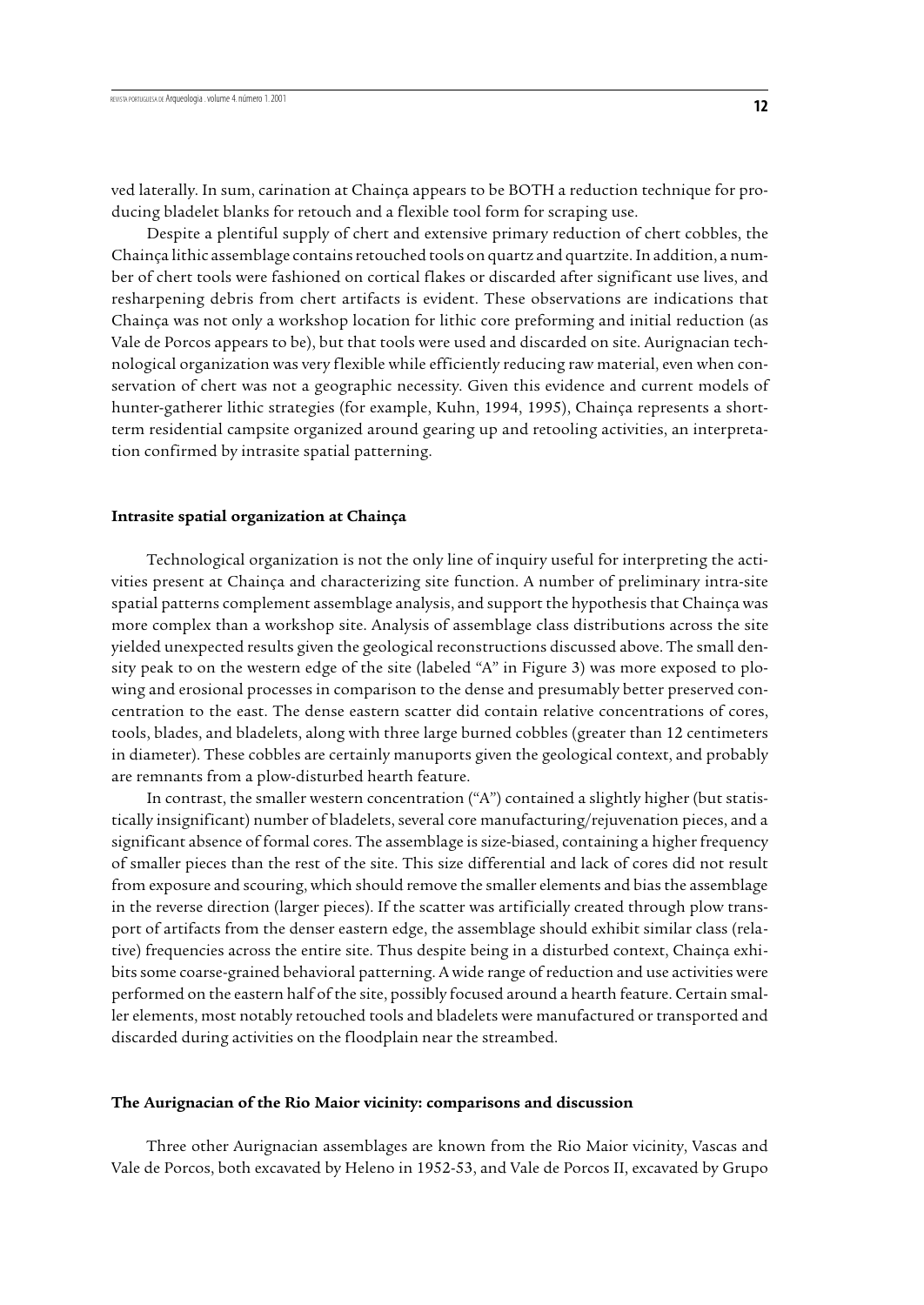para o Estudo do Paleolítico Português (GEPP) in 1975 during a project aimed at relocating Heleno's sites. These assemblages are technologically similar to Chainça, yet important differences stem from the quality of assemblage data. Zilhão's comprehensive reanalysis demonstrated that Heleno's collections from Vascas and Vale de Porcos represent a systematic sorting of recovered pieces, as most non-retouched pieces were discarded during fieldwork and thus are absent from analysis. Broad interpretation of Heleno's Aurignacian assemblages has been problematic because of these collection biases. For example, the quality and number of tools cannot be assessed relative to the assemblage size, and site function is necessarily more conjecture than analysis.

Zilhão's reports of the GEPP excavations at Vale de Porcos II (Zilhão, 1989, 1997) provide strong arguments for interpreting the site as a lithic workshop location. Important differences between Chainça and both Heleno's and the Vale de Porcos II assemblages complicate the picture of Aurignacian hunter-gatherer settlement in the vicinity. Chainça contains a much larger tool assemblage and higher relative tool frequencies than Vale de Porcos II, which is the only other systematically recovered site for comparison. Tool class ratios vary significantly between Vascas, Vale de Porcos I, and Chainça, especially in terms of burins, perforators, multiple tools, and worked quartz and quartzite.

Two possible scenarios emerge from this regional assemblage comparison. Chainça may represent a campsite while Vale de Porcos is a workshop location. In this scenario, Aurignacian knappers produced sites similar to Vale de Porcos prior to transporting cores and tools to sites like Chainça for further reduction and use. The other possibility is that interassemblage variation results from differences in site occupation duration, scheduling of activities, or similar dynamic processes that create stochastic lithic assemblage variability, an increasingly recognized problem for interpreting the Aurignacian in France (White, 1982; Blades, 1999). Additional comparable assemblages are needed to define the spectrum of Portuguese Aurignacian interassemblage variability before further resolution of this problem is possible.

## **The significance of Chainça for Portuguese Upper Paleolithic archaeology**

Chainça adds new data to the slowly emerging picture of Earliest Upper Paleolithic settlement in Portugal. Aurignacian foragers established a short-term campsite on the narrow, sheltered floodplain for a variety of gearing up and subsistence activities. Despite the disturbed archaeological context, Chainça corroborates Zilhão's general model of Aurignacian lithic technological organization derived from the Vale de Porcos and Vascas assemblages, while adding important detail. Thick, cortical flakes resulting from the preparation of large blade cores were retouched into tools and carinated pieces, while carination at Chainça is both a flexible core strategy and a method for producing tool edges when needed. The resharpening removals and other small fragments recovered in the sieving process are significant for site and assemblage interpretation, as they confirm the campsite (rather than workshop) nature of the assemblage, and demonstrate an overall concern for conservation of lithic raw material even within a few hundred meters of a chert source. If Chainça is representative of initial Upper Paleolithic technological organization, Aurignacian settlement strategies in Portuguese Estremadura emphasized high residential mobility.

While archaeological investigations at Chainça provide useful data for developing models of Early Upper Paleolithic technological organization and site function/settlement strategies, the sparse Aurignacian record of Portuguese Estremadura remains problematic. The artifact col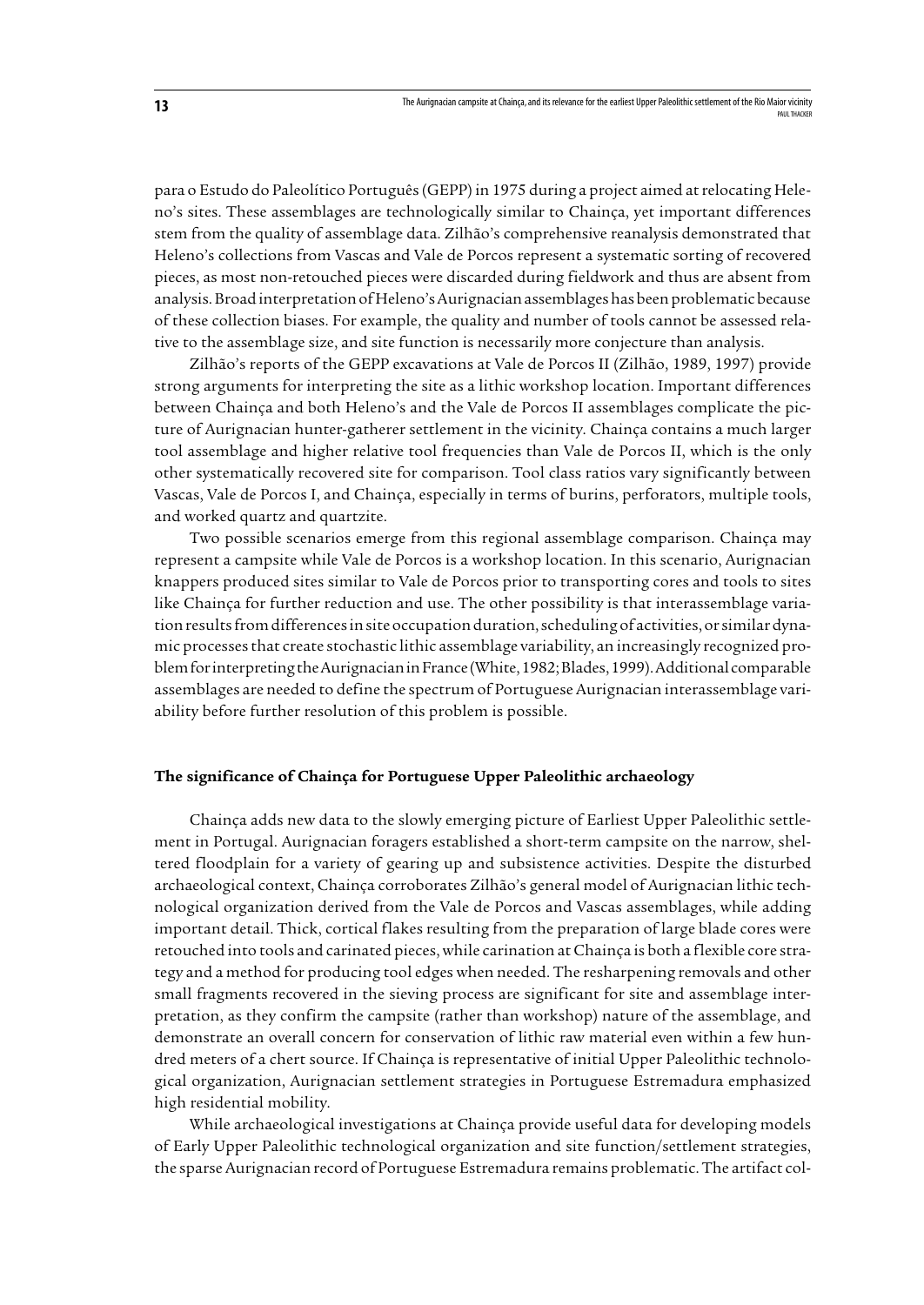lections from Vascas, Vale de Porcos, and the cave sites of Salemas and Escoural are insufficient for challenging or strengthening current hypotheses concerning the earliest Upper Paleolithic in western Iberia. Future research in Estremadura must focus on sampling additional Aurignacian-aged landforms and sediments from both open air and cave contexts, with the goal of locating absolute-dateable Aurignacian assemblages. In the Rio Maior vicinity it is increasingly evident that geological post-depositional processes have destroyed most landforms of this age through erosion. If Marks' settlement model (2000) is correct, such Early Upper Paleolithic assemblages will remain rare despite systematic identification and investigation of appropriately aged deposits. In any case, placing sites like Chainça into a broader chronological and cultural context must await future discoveries.

| TABLE 2 - Chainça Lithic Tool Typology     |                |                |        |                |  |  |  |  |  |
|--------------------------------------------|----------------|----------------|--------|----------------|--|--|--|--|--|
|                                            | <b>Chert</b>   | Quartz         | Other  | Total          |  |  |  |  |  |
| Simple Endscraper [1]                      | $\overline{2}$ |                |        | $\overline{2}$ |  |  |  |  |  |
| Atypical Endscraper [2]                    | $\overline{2}$ | $\mathbf{1}$   |        | 3              |  |  |  |  |  |
| Ogival Endscraper [4]                      | $1\,$          |                |        | $\mathbf{1}$   |  |  |  |  |  |
| Endscraper on Retouched Flake or Blade [5] | $\mathbf{1}$   |                |        | $\mathbf{1}$   |  |  |  |  |  |
| Endscraper on Flake [8]                    | $1\,$          |                |        | $\mathbf{1}$   |  |  |  |  |  |
| Unguiform Endscraper [10]                  | $\mathbf{1}$   |                |        | $\mathbf{1}$   |  |  |  |  |  |
| Carinated Endscraper [11]                  | $1\,$          |                |        | $\mathbf{1}$   |  |  |  |  |  |
| Atypical Carinated Endscraper [12]         | 3              | $\mathbf{1}$   |        | $\overline{4}$ |  |  |  |  |  |
| Thick-Nosed Endscraper [13]                | $\overline{2}$ |                |        | $\overline{2}$ |  |  |  |  |  |
| Thin-Nosed Endscraper [14]                 | $1\,$          |                |        | $\mathbf{1}$   |  |  |  |  |  |
| Multiple Tool: Perforator-Endscraper [21]  | $1\,$          |                |        | 1              |  |  |  |  |  |
| Perforator <sup>[23]</sup>                 | $1\,$          |                |        | $\mathbf{1}$   |  |  |  |  |  |
| Microperforator [26]                       | $1\,$          |                |        | $\mathbf{1}$   |  |  |  |  |  |
| Straight Dihedral Burin [27]               | $\mathbf{1}$   |                |        | $\mathbf{1}$   |  |  |  |  |  |
| Angle Dihedral Burin [29]                  | $1\,$          |                |        | $\mathbf{1}$   |  |  |  |  |  |
| Multiple Dihedral Burin [31]               | $\mathbf{1}$   |                |        | $\mathbf{1}$   |  |  |  |  |  |
| Burin on Straight Truncation [34]          | 3              |                |        | 3              |  |  |  |  |  |
| Burin on Oblique Truncation [35]           | $\overline{2}$ |                |        | $\overline{2}$ |  |  |  |  |  |
| Burin on Convex Truncation [37]            | $\mathbf{1}$   |                |        | $\mathbf{1}$   |  |  |  |  |  |
| Plan Burin [44]                            | $1\,$          |                |        | $\mathbf{1}$   |  |  |  |  |  |
| Notch <sup>[74]</sup>                      | $\overline{7}$ |                |        | 7              |  |  |  |  |  |
| Denticulate <sup>[75]</sup>                | $\sqrt{5}$     |                | $1\,$  | 6              |  |  |  |  |  |
| Splintered Piece <sup>[76]</sup>           | $\overline{2}$ |                |        | 2              |  |  |  |  |  |
| Sidescraper [77]                           | $1\,$          |                |        | $\mathbf{1}$   |  |  |  |  |  |
| Multiple Tool: Sidescraper - Perforator    | $1\,$          |                |        | $\mathbf{1}$   |  |  |  |  |  |
| Truncated Bladelet [84]                    | $\mathbf{1}$   |                |        | $\mathbf{1}$   |  |  |  |  |  |
| Retouched Flake                            | $\overline{2}$ | $\overline{2}$ | $1\,$  | 5              |  |  |  |  |  |
| Retouched Blade                            | $\sqrt{2}$     |                |        | $\mathbf{2}$   |  |  |  |  |  |
| Retouched Bladelet                         | $1\,$          |                |        | 1              |  |  |  |  |  |
| Retouched Fragment                         | $\overline{4}$ |                | $1\,$  | 5              |  |  |  |  |  |
| Varia [92]                                 | $1\,$          |                |        | $\mathbf{1}$   |  |  |  |  |  |
| <b>TOTAL</b>                               | 54             | 5              | 3      | 62             |  |  |  |  |  |
|                                            | (.871)         | (.081)         | (.048) |                |  |  |  |  |  |